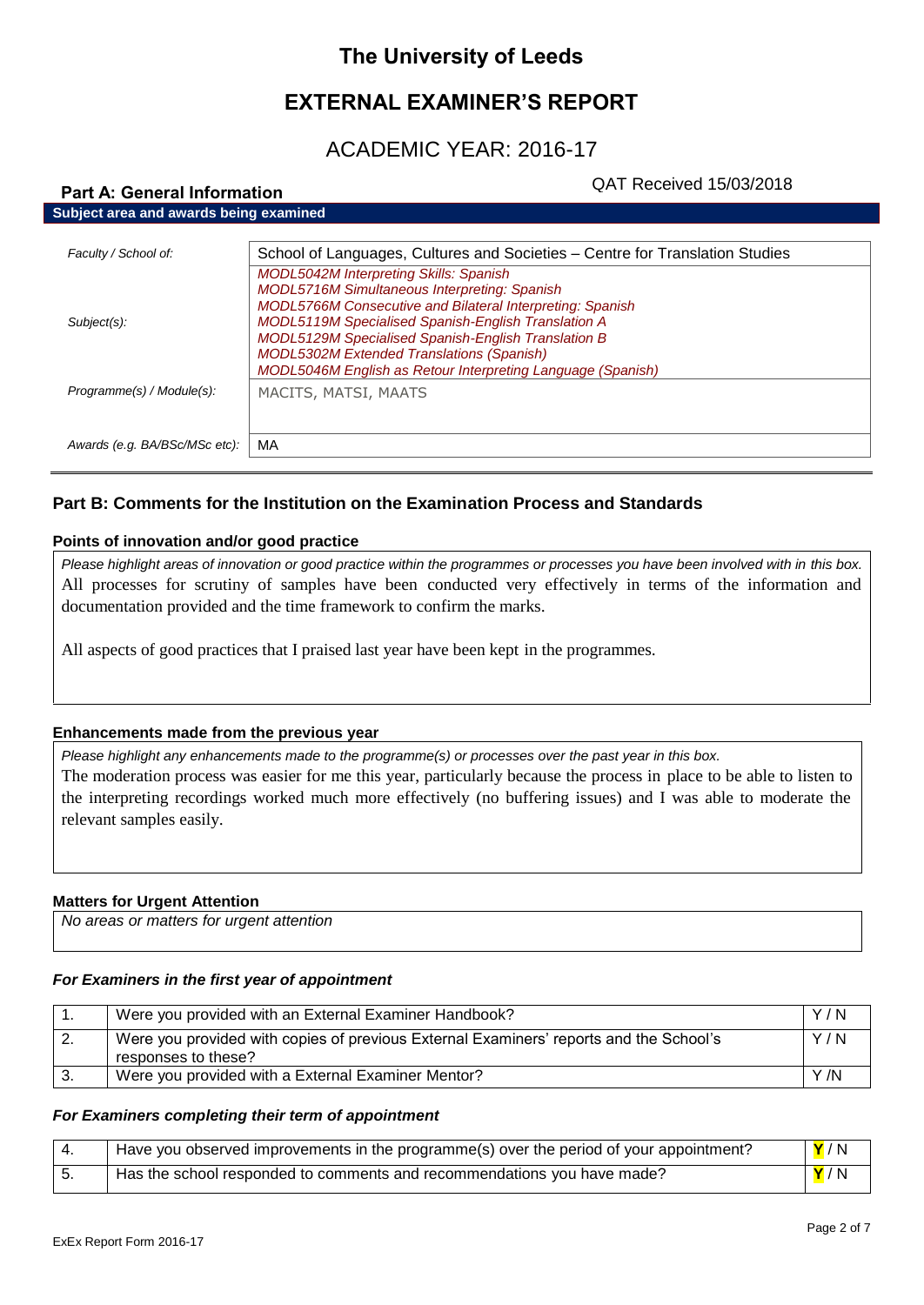| Where recommendations have not been implemented, did the school provide clear reasons for | Y/N  |
|-------------------------------------------------------------------------------------------|------|
| this?                                                                                     | N/A  |
| Have you acted as an External Examiner Mentor?                                            | Y /N |

*Please comment on your experience of the programme(s) over the period of your appointment, remarking in particular on changes from year to year and the progressive development and enhancement of the learning and teaching provision, on standards achieved, on marking and assessment and the procedures of the School*

The learning and teaching provision seems to maintain the level of quality I observed in the previous year. The level of the pieces of assignments, including exams, was appropriate and intellectually stimulating. The range of marks obtained by students in different modules showed good performances overall, some of them particularly good, with some students achieving a mark in the mid-70s and 80 for one individual piece of assessment. This reflects not only students' capabilities but also the quality of teaching. There were also some fails, particularly in the interpretingrelated modules, but these were all well justified by the comments from tutors.

### **Standards**

| 8.                                                                                                                                                                                                    | Is the overall programme structure coherent and appropriate for the level of study?                                                                                                                                                                                                  | Y/N                  |
|-------------------------------------------------------------------------------------------------------------------------------------------------------------------------------------------------------|--------------------------------------------------------------------------------------------------------------------------------------------------------------------------------------------------------------------------------------------------------------------------------------|----------------------|
| 9.                                                                                                                                                                                                    | Does the programme structure allow the programme aims and intended learning outcomes to be<br>met?                                                                                                                                                                                   | Y/N                  |
| 10.                                                                                                                                                                                                   | Are the programme aims and intended learning outcomes commensurate with the level of award?                                                                                                                                                                                          | Y/N                  |
| 11.                                                                                                                                                                                                   | Did the Aims and ILOs meet the expectations of the national subject benchmark (where relevant)?                                                                                                                                                                                      | Y/N                  |
| 12.                                                                                                                                                                                                   | Is the programme(s) comparable with similar programmes at other institutions?                                                                                                                                                                                                        | Y/N                  |
|                                                                                                                                                                                                       | Please use this box to explain your overall impression of the programme structure, design, aims and intended<br>learning outcomes.                                                                                                                                                   |                      |
|                                                                                                                                                                                                       | I have worked for several institutions and have been involved in various translation and interpreting programmes<br>throughout the last ten years and I believe the programme structure, design and ILOs are of similar standard as<br>in peer institutions and national benchmarks. |                      |
| 13.                                                                                                                                                                                                   | Is the influence of research on the curriculum and learning and teaching clear?                                                                                                                                                                                                      | Y/N                  |
| Please explain how this is/could be achieved (examples might include: curriculum design informed by current research<br>in the subject; practice informed by research; students undertaking research) |                                                                                                                                                                                                                                                                                      |                      |
|                                                                                                                                                                                                       | The curriculum seems to be in line with current research on the subject. The research by<br>also inform curriculum design.                                                                                                                                                           | seems to             |
| 14.                                                                                                                                                                                                   | Does the programme form part of an Integrated PhD?                                                                                                                                                                                                                                   | Y/N<br>N/A           |
|                                                                                                                                                                                                       | Please comment on the appropriateness of the programme as training for a PhD:                                                                                                                                                                                                        |                      |
| 15.                                                                                                                                                                                                   | Does the programme include clinical practice components?                                                                                                                                                                                                                             | Y/N<br>N/A           |
|                                                                                                                                                                                                       | Please comment on the learning and assessment of practice components of the curriculum here:                                                                                                                                                                                         |                      |
| 16.                                                                                                                                                                                                   | Is the programme accredited by a Professional or Statutory Regulatory Body (PSRB)?                                                                                                                                                                                                   | Y/N<br><b>Unsure</b> |
| Please comment on the value of, and the programme's ability to meet, PSRB requirements here:<br>The fact that the program has received EMT accreditation shows it meets the PSRB requirements         |                                                                                                                                                                                                                                                                                      |                      |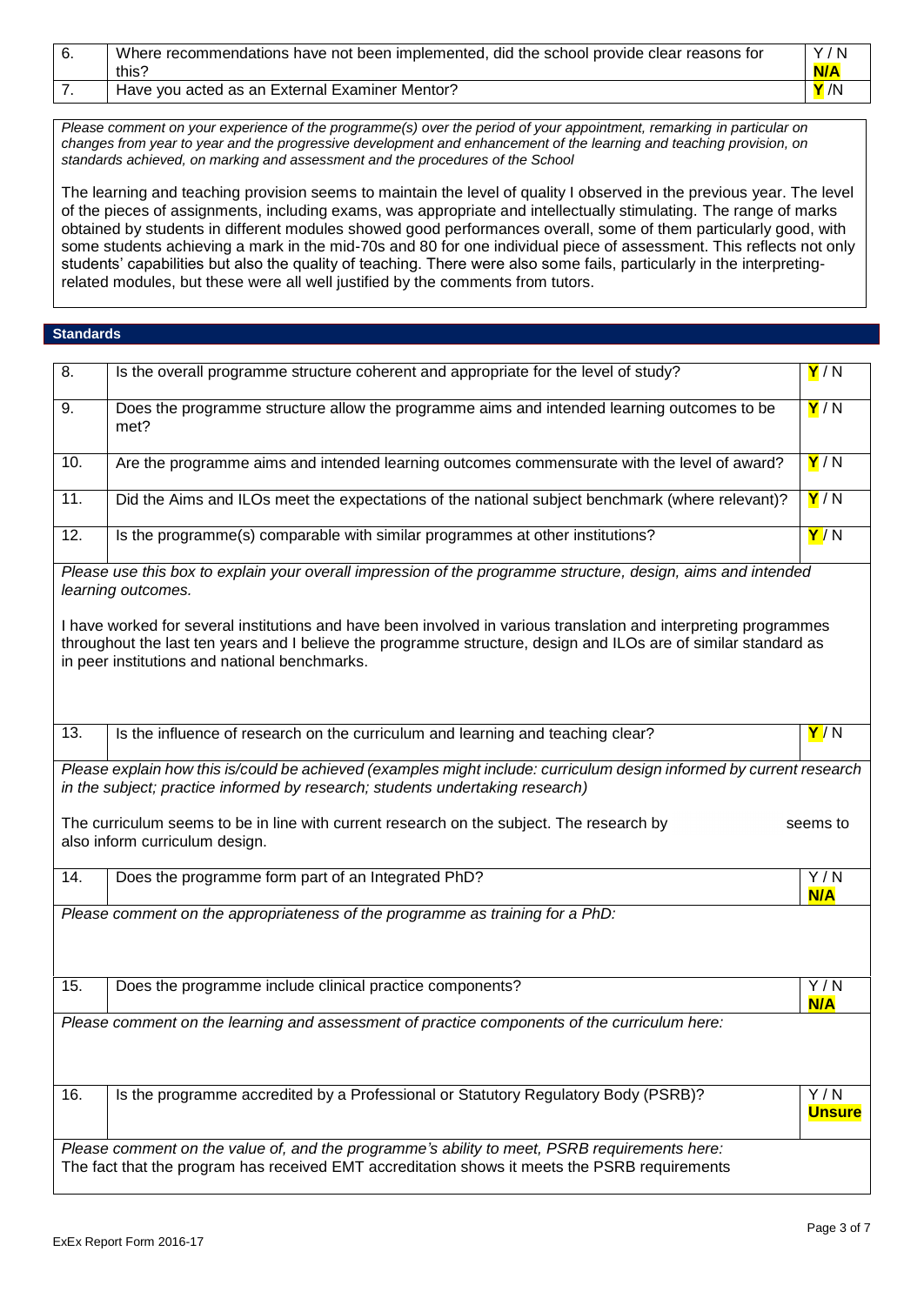17. Does the programme design clearly align intended learning outcomes with assessment? **Y** / N

*Please comment on the assessment methods and the appropriateness of these to the ILOs, in particular: the design and structure of the assessment methods, and the arrangements for the marking of modules and the classification of awards; the quality of teaching, learning and assessment methods that may be indicated by student performance.*

The design and structure of the assessment methods are appropriate to measure the ILOs.

The marks were consistent across the whole cohort in each module and the feedback provided by the markers was generally detailed and constructive. The samples I scrutinised were first- and second-marked. Overall performance was of similar standard as the previous year, although on this occasion a few more students failed interpretingrelated assignments which is not surprising given the complexity of interpreting. Satisfactory overall marks, including some outstanding performances in several cases is a clear indicator of the quality of teaching.

| 18.                                                                                                                                                                                                                                                                                                  | Is the design and structure of the assessment methods appropriate to the level of award?                                           | Y/N |
|------------------------------------------------------------------------------------------------------------------------------------------------------------------------------------------------------------------------------------------------------------------------------------------------------|------------------------------------------------------------------------------------------------------------------------------------|-----|
| 19.                                                                                                                                                                                                                                                                                                  | Were students given adequate opportunity to demonstrate their achievement of the programme<br>aims and intended learning outcomes? | Y/N |
| Please comment on the academic standards demonstrated by the students and, where possible, their performance in relation<br>to students on comparable courses; the strengths and weaknesses of the students as a cohort:<br>Please see refer to the comments I have provided for question 12 and 17. |                                                                                                                                    |     |
| Please use this box to provide any additional comments you would like to make in relation to assessment and<br>feedback:                                                                                                                                                                             |                                                                                                                                    |     |

Tutors could be encouraged to be more consistent in how much feedback they provide students with. While feedback is clear and highlights both areas strengths and areas for improvement, sometimes there are discrepancies with some tutors providing very detailed feedback and other tutors providing more concise feedback (a couple of sentences).

#### **The Progression and Awards Process**

| 20. | Were you provided with guidance relating to the External Examiner's role, powers and<br>responsibilities in the examination process? | Y/N               |
|-----|--------------------------------------------------------------------------------------------------------------------------------------|-------------------|
| 21. | Was the progression and award guidance provided sufficient for you to act effectively as an<br><b>External Examiner?</b>             | Y/N               |
| 22. | Did you receive appropriate programme documentation for your area(s) of responsibility?                                              | Y/N               |
| 23. | Did you receive appropriate module documentation for your area(s) of responsibility?                                                 | Y/N               |
| 24. | Did you receive full details of marking criteria applicable to your area(s) of responsibility?                                       | Y/N               |
| 25. | Were you provided with all draft examination papers/assessments?                                                                     | Y/ <mark>N</mark> |
| 26. | Was the nature and level of the assessment questions appropriate?                                                                    | Y/N               |
| 27. | Were suitable arrangements made to consider your comments on assessment questions?                                                   | Y/N               |
| 28. | Was sufficient assessed work made available to enable you to have confidence in your evaluation<br>of the standard of student work?  | Y/N               |
| 29. | Were the examination scripts clearly marked/annotated?                                                                               | Y/N               |
| 30. | Was the choice of subjects for final year projects and/or dissertations appropriate?                                                 | Y /N              |
| 31. | Was the method and standard of assessment appropriate for the final year projects and/or<br>dissertations?                           | Y/N               |